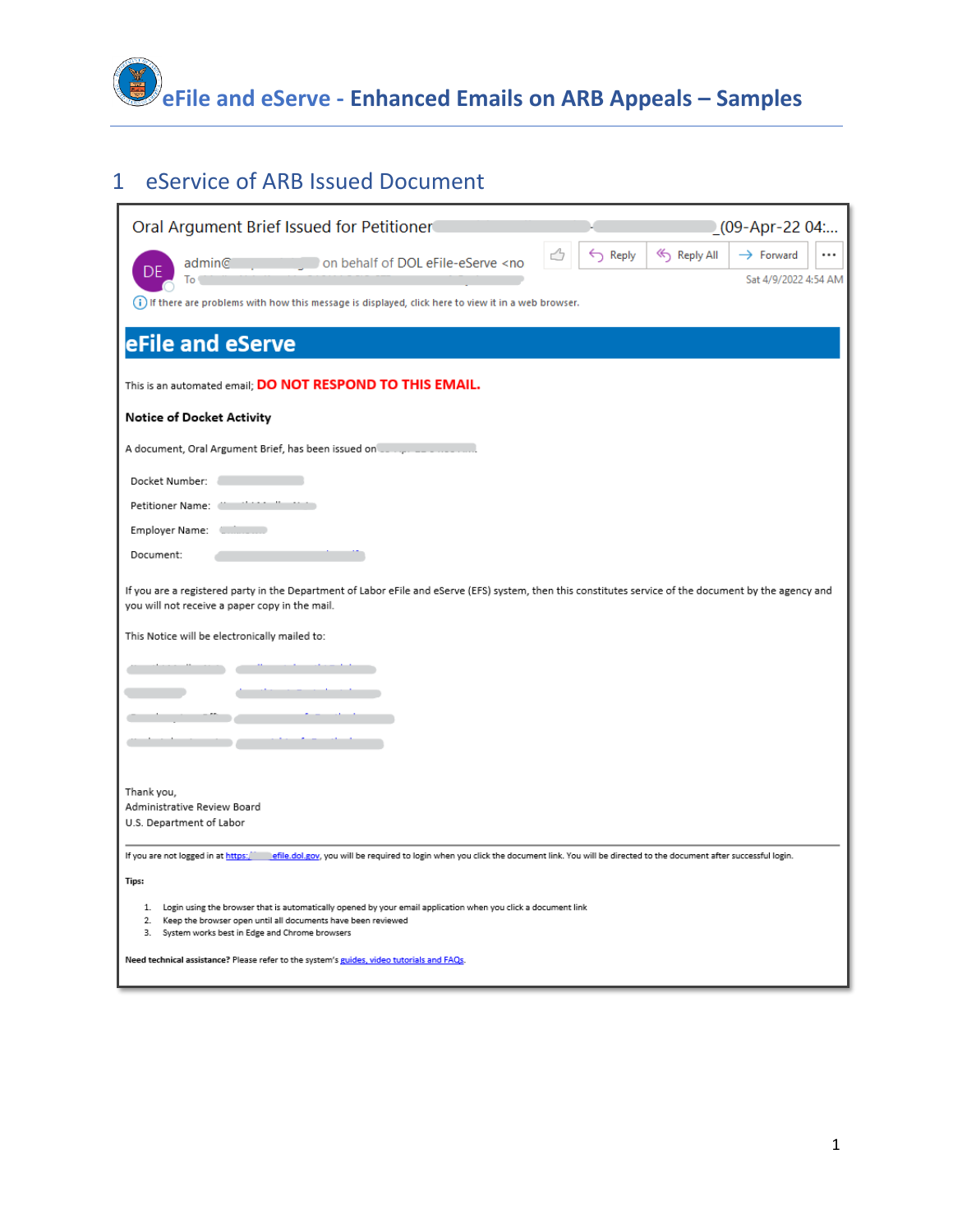

# eService of Approved Filing

| Oral Argument Brief Filed for Petitioner<br>(09-Apr-22 04:0                                                                                                                                                                                   |
|-----------------------------------------------------------------------------------------------------------------------------------------------------------------------------------------------------------------------------------------------|
| Reply All<br>$\rightarrow$ Forward<br>$\leftarrow$ Reply<br>admin@cmptst.dol.gov on behalf of DOL eFile-eServe <no<br>Mon 4/25/2022 11:39 AM<br/>To</no<br>                                                                                   |
| (i) If there are problems with how this message is displayed, click here to view it in a web browser.                                                                                                                                         |
| eFile and eServe                                                                                                                                                                                                                              |
| This is an automated email; DO NOT RESPOND TO THIS EMAIL.                                                                                                                                                                                     |
| Notice of Docket Activity                                                                                                                                                                                                                     |
| A document, Oral Argument Brief, filed by Filing Party _  has been accepted as a filing by the Administrative Review Board on 09-Apr-22 04:00<br>AM.                                                                                          |
| Docket Number: (                                                                                                                                                                                                                              |
| Petitioner Name:                                                                                                                                                                                                                              |
| Employer Name:                                                                                                                                                                                                                                |
| Document:                                                                                                                                                                                                                                     |
| If you are a registered party in the Department of Labor eFile and eServe (EFS) system, then this constitutes service of the document by the agency and<br>you will not receive a paper copy in the mail.                                     |
| This Notice will be electronically mailed to:                                                                                                                                                                                                 |
|                                                                                                                                                                                                                                               |
|                                                                                                                                                                                                                                               |
|                                                                                                                                                                                                                                               |
|                                                                                                                                                                                                                                               |
|                                                                                                                                                                                                                                               |
| Thank you,<br>Administrative Review Board                                                                                                                                                                                                     |
| U.S. Department of Labor                                                                                                                                                                                                                      |
| If you are not logged in at https://<br>efile.dol.gov, you will be required to login when you click the document link. You will be directed to the document after successful login.                                                           |
| Tips:                                                                                                                                                                                                                                         |
| 1. Login using the browser that is automatically opened by your email application when you click a document link<br>Keep the browser open until all documents have been reviewed<br>2.<br>3.<br>System works best in Edge and Chrome browsers |
| Need technical assistance? Please refer to the system's guides, video tutorials and FAQs.                                                                                                                                                     |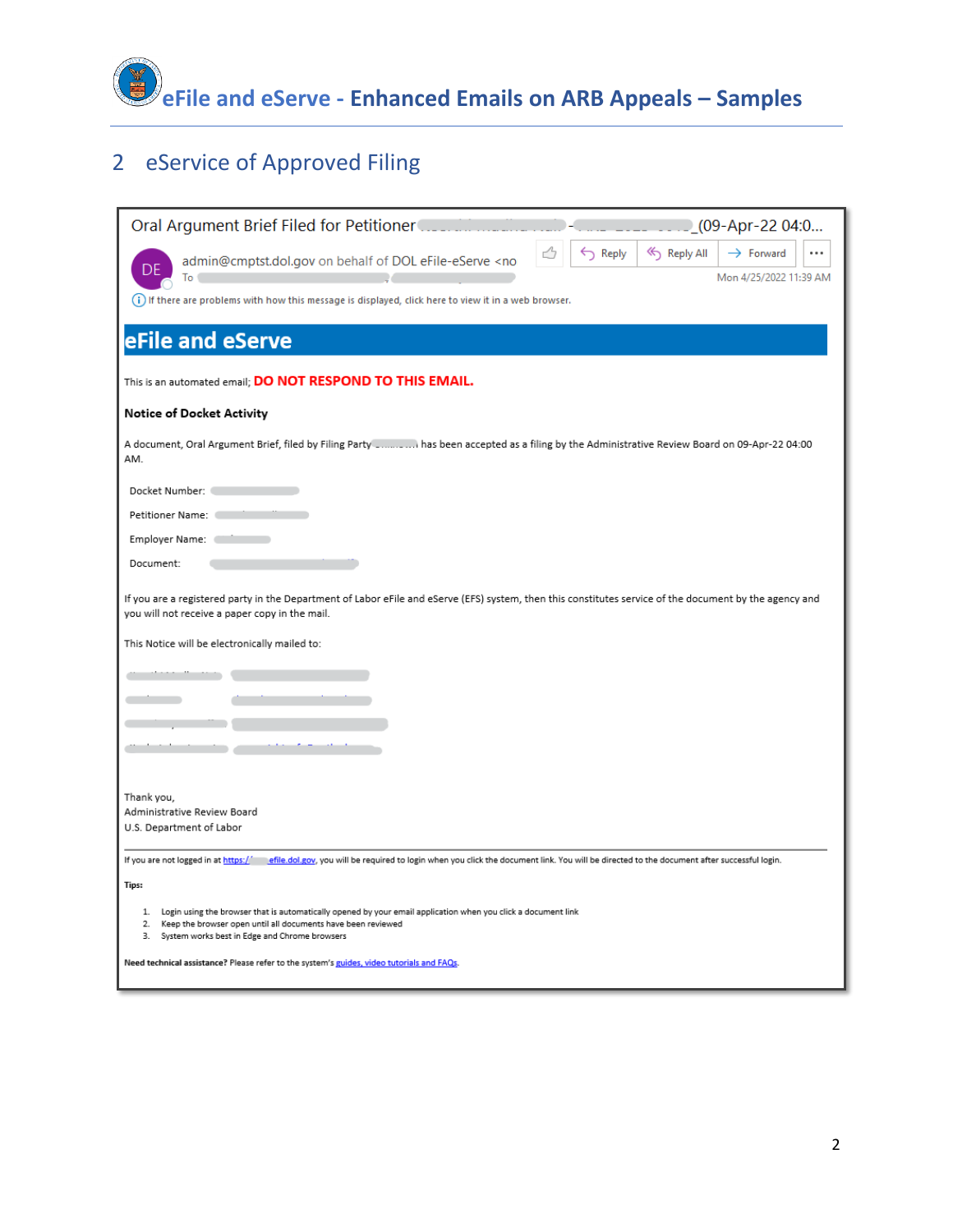**eFile and eServe - Enhanced Emails on ARB Appeals – Samples**

## 3 Submit a New Filing in ARB Appeal

### 3.1 Notifying eFiler of receipt of filing

| Motion for Extension of Time to File Other Briefs Received and Pending Review in Petitioner                                                                                                         |   |                    |             |                       |          |
|-----------------------------------------------------------------------------------------------------------------------------------------------------------------------------------------------------|---|--------------------|-------------|-----------------------|----------|
| admin@cmptst.dol.gov on behalf of DOL eFile-eServe <noreply@dol.gov><br/>DE</noreply@dol.gov>                                                                                                       | ᠿ | $\leftarrow$ Reply | K Reply All | $\rightarrow$ Forward | $\cdots$ |
| To                                                                                                                                                                                                  |   |                    |             | Thu 4/7/2022 3:10 PM  |          |
| (i) If there are problems with how this message is displayed, click here to view it in a web browser.                                                                                               |   |                    |             |                       |          |
| eFile and eServe                                                                                                                                                                                    |   |                    |             |                       |          |
| This is an automated email; DO NOT RESPOND TO THIS EMAIL.                                                                                                                                           |   |                    |             |                       |          |
| Dear                                                                                                                                                                                                |   |                    |             |                       |          |
| This is to notify you that your Motion for Extension of Time to File Other Briefs to the case below was received on 07-Apr-22 03:06 PM and is pending review by the Administrative Review<br>Board. |   |                    |             |                       |          |
| <b>Appeal Details</b>                                                                                                                                                                               |   |                    |             |                       |          |
| Docket Number:                                                                                                                                                                                      |   |                    |             |                       |          |
| Petitioner Name:                                                                                                                                                                                    |   |                    |             |                       |          |
| Employer Name: [10]                                                                                                                                                                                 |   |                    |             |                       |          |
| <b>Filing Details</b>                                                                                                                                                                               |   |                    |             |                       |          |
| Filing:                                                                                                                                                                                             |   |                    |             |                       |          |
| Filed Date:                                                                                                                                                                                         |   |                    |             |                       |          |
| eFile Number:                                                                                                                                                                                       |   |                    |             |                       |          |
| Received and Pending Review<br>Status:                                                                                                                                                              |   |                    |             |                       |          |
| Documents:                                                                                                                                                                                          |   |                    |             |                       |          |
|                                                                                                                                                                                                     |   |                    |             |                       |          |
| Thank you,                                                                                                                                                                                          |   |                    |             |                       |          |
| Administrative Review Board<br>U.S. Department of Labor                                                                                                                                             |   |                    |             |                       |          |
| If you are not logged in at https:// effie.dol.gov, you will be required to login when you click the document link. You will be directed to the document after successful login.                    |   |                    |             |                       |          |
| Tips:                                                                                                                                                                                               |   |                    |             |                       |          |
| Login using the browser that is automatically opened by your email application when you click a document link<br>1.                                                                                 |   |                    |             |                       |          |
| Keep the browser open until all documents have been reviewed<br>2.<br>System works best in Edge and Chrome browsers<br>З.                                                                           |   |                    |             |                       |          |
| Need technical assistance? Please refer to the system's guides, video tutorials and FAQs.                                                                                                           |   |                    |             |                       |          |
|                                                                                                                                                                                                     |   |                    |             |                       |          |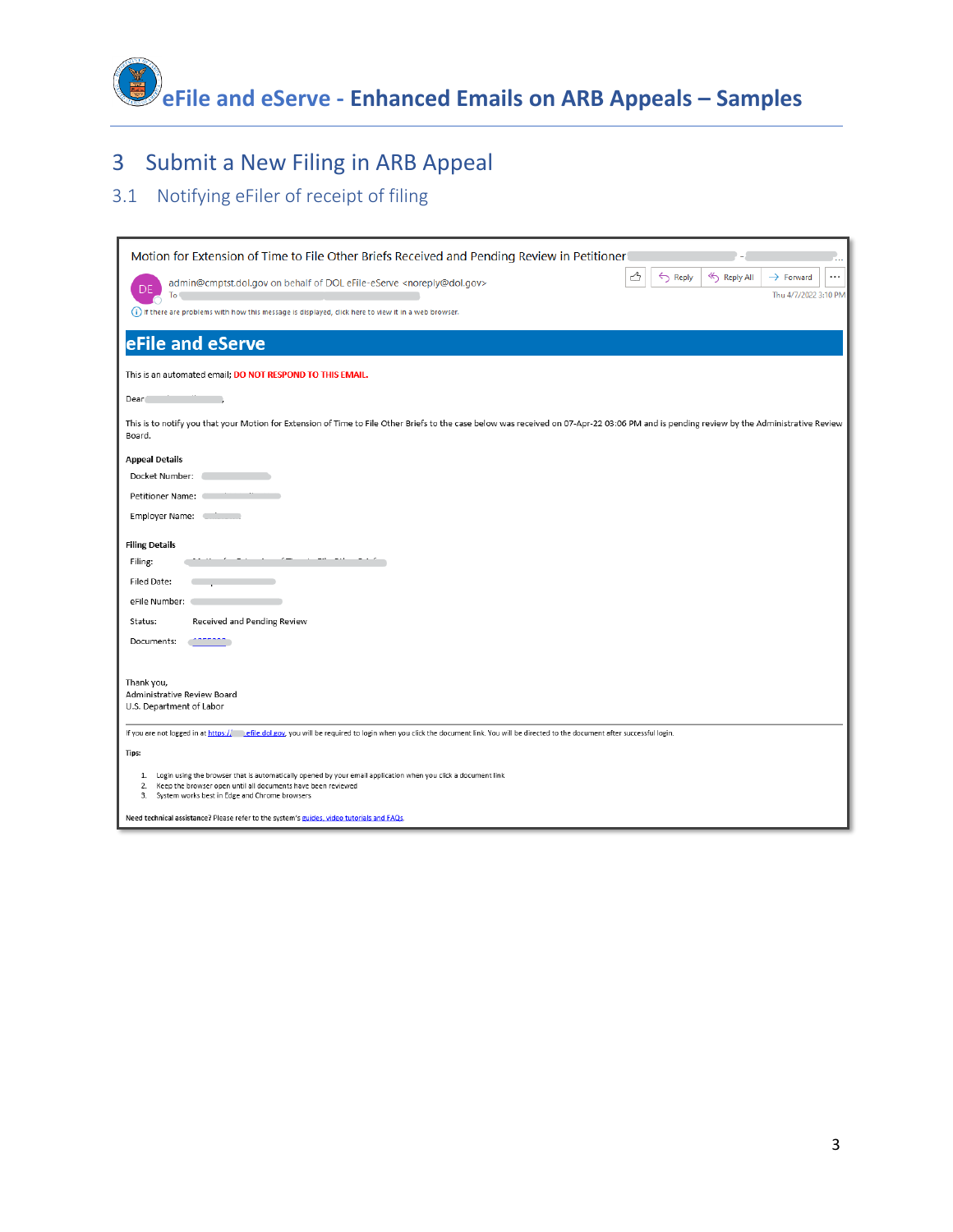

### 3.2 Notifying eFiler of filing approval by agency

| From: admin@cmp   t.dol.gov <admin@cmp l.dol.gov=""  =""> on behalf of DOL eFile-eServe <noreply@dol.gov><br/>Sent: Monday, April 25, 2022 1:08 PM</noreply@dol.gov></admin@cmp>                                                        |
|-----------------------------------------------------------------------------------------------------------------------------------------------------------------------------------------------------------------------------------------|
| To<br>Subject: Motion to Dismiss Accepted as a Filing in Petitionel<br>(25-Apr-22 01:07 PM)                                                                                                                                             |
| eFile and eServe                                                                                                                                                                                                                        |
| This is an automated email; DO NOT RESPOND TO THIS EMAIL.                                                                                                                                                                               |
| Dear ""                                                                                                                                                                                                                                 |
| This is to notify you that your Motion to Dismiss to the case below has been accepted as a filing.<br>Please note that you are responsible for serving the other parties in the case, following the Board's procedural rules.           |
| Appeal Details<br>Docket Number:                                                                                                                                                                                                        |
| Petitioner Name:                                                                                                                                                                                                                        |
| Employer Name:                                                                                                                                                                                                                          |
| <b>Filing Details</b>                                                                                                                                                                                                                   |
| Motion to Dismiss<br>Filing:                                                                                                                                                                                                            |
| Filed Date:<br>13-Apr-22 10:22 AM<br>eFile Number:                                                                                                                                                                                      |
| Accepted as a Filing<br>Status:                                                                                                                                                                                                         |
| Accepted Date: 25-Apr-22 01:07 PM                                                                                                                                                                                                       |
| Documents:                                                                                                                                                                                                                              |
| Thank you,<br>Administrative Review Board<br>U.S. Department of Labor                                                                                                                                                                   |
| If you are not logged in at https://test.efile.dol.gov, you will be required to login when you click the document link. You will be directed to the document after successful login.                                                    |
| Tips:                                                                                                                                                                                                                                   |
| 1. Login using the browser that is automatically opened by your email application when you click a document link<br>2. Keep the browser open until all documents have been reviewed<br>3. System works best in Edge and Chrome browsers |
| Need technical assistance? Please refer to the system's guides, video tutorials and FAQs.                                                                                                                                               |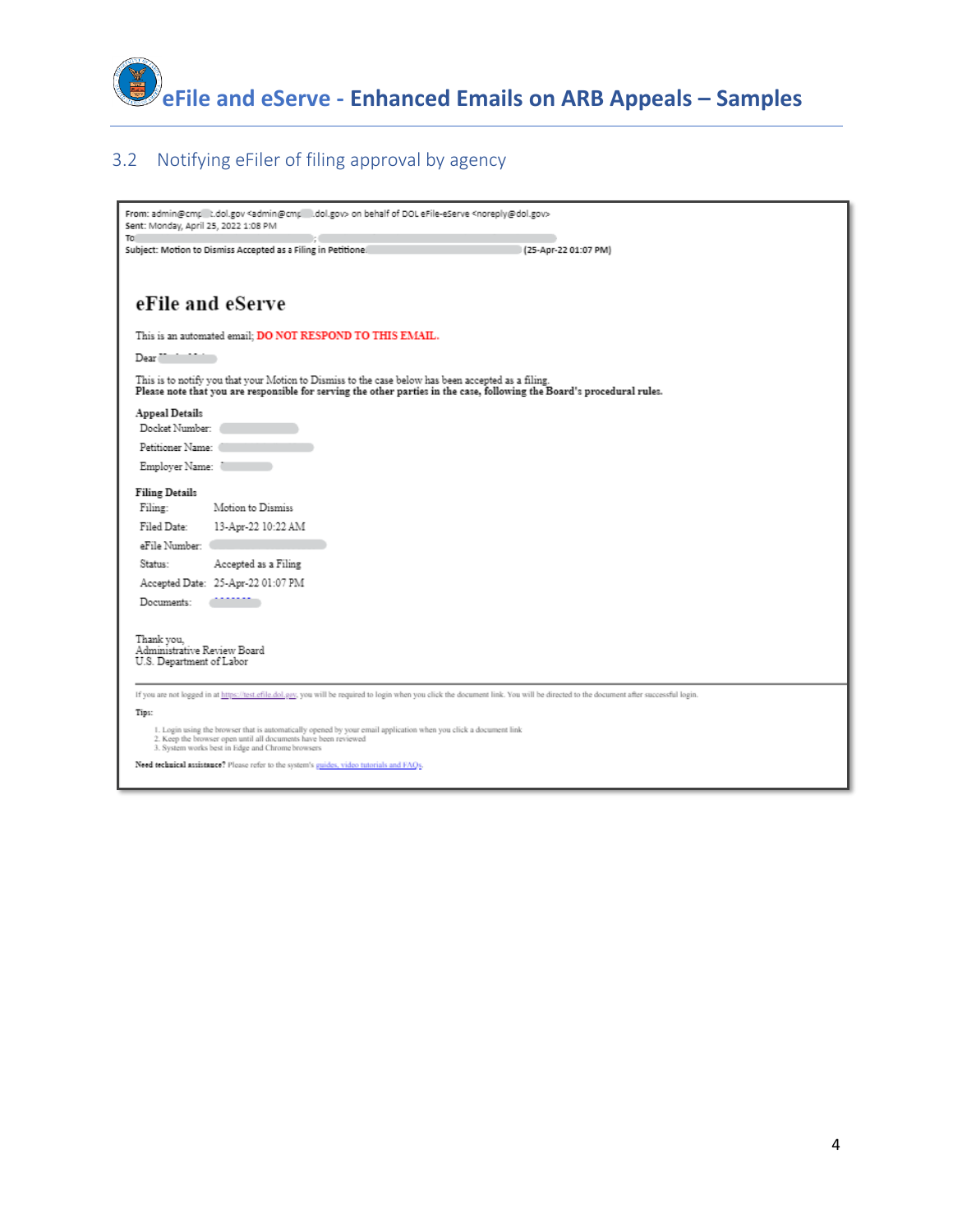

### 3.3 Notifying eFiler of filing rejection by agency

| Other Miscellaneous Brief Not Accepted in Petitione.                                                                                                                                                                                    | (07-Apr-22 02:49 PM)                                                                                        |
|-----------------------------------------------------------------------------------------------------------------------------------------------------------------------------------------------------------------------------------------|-------------------------------------------------------------------------------------------------------------|
| admin@cmptst.dol.gov on behalf of DOL eFile-eServe <noreply@dol.gov><br/>To</noreply@dol.gov>                                                                                                                                           | < <sub>S</sub> Reply All<br>$\leftarrow$ Reply<br>$\rightarrow$ Forward<br>$\cdots$<br>Thu 4/7/2022 2:50 PM |
| (i) If there are problems with how this message is displayed, click here to view it in a web browser.                                                                                                                                   |                                                                                                             |
|                                                                                                                                                                                                                                         |                                                                                                             |
| eFile and eServe                                                                                                                                                                                                                        |                                                                                                             |
| This is an automated email; DO NOT RESPOND TO THIS EMAIL.                                                                                                                                                                               |                                                                                                             |
| Dear                                                                                                                                                                                                                                    |                                                                                                             |
| This is to notify you that your Other Miscellaneous Brief to the case below has not been accepted as a filing for the reason below.                                                                                                     |                                                                                                             |
| Reason: Upload correct documents                                                                                                                                                                                                        |                                                                                                             |
| <b>Appeal Details</b>                                                                                                                                                                                                                   |                                                                                                             |
| Docket Number:                                                                                                                                                                                                                          |                                                                                                             |
| Petitioner Name:                                                                                                                                                                                                                        |                                                                                                             |
| Employer Name:                                                                                                                                                                                                                          |                                                                                                             |
| <b>Filing Details</b>                                                                                                                                                                                                                   |                                                                                                             |
| Filing:                                                                                                                                                                                                                                 |                                                                                                             |
| Filed Date:                                                                                                                                                                                                                             |                                                                                                             |
| eFile Number:                                                                                                                                                                                                                           |                                                                                                             |
| Status:                                                                                                                                                                                                                                 |                                                                                                             |
| Not Accepted Date:                                                                                                                                                                                                                      |                                                                                                             |
| Documents:                                                                                                                                                                                                                              |                                                                                                             |
|                                                                                                                                                                                                                                         |                                                                                                             |
| Thank you,                                                                                                                                                                                                                              |                                                                                                             |
| Administrative Review Board<br>U.S. Department of Labor                                                                                                                                                                                 |                                                                                                             |
|                                                                                                                                                                                                                                         |                                                                                                             |
| efile.dol.gov, you will be required to login when you click the document link. You will be directed to the document after successful login.<br>If you are not logged in at https:/                                                      |                                                                                                             |
| Tips:                                                                                                                                                                                                                                   |                                                                                                             |
| 1. Login using the browser that is automatically opened by your email application when you click a document link<br>2. Keep the browser open until all documents have been reviewed<br>3. System works best in Edge and Chrome browsers |                                                                                                             |
| Need technical assistance? Please refer to the system's guides, video tutorials and FAQs.                                                                                                                                               |                                                                                                             |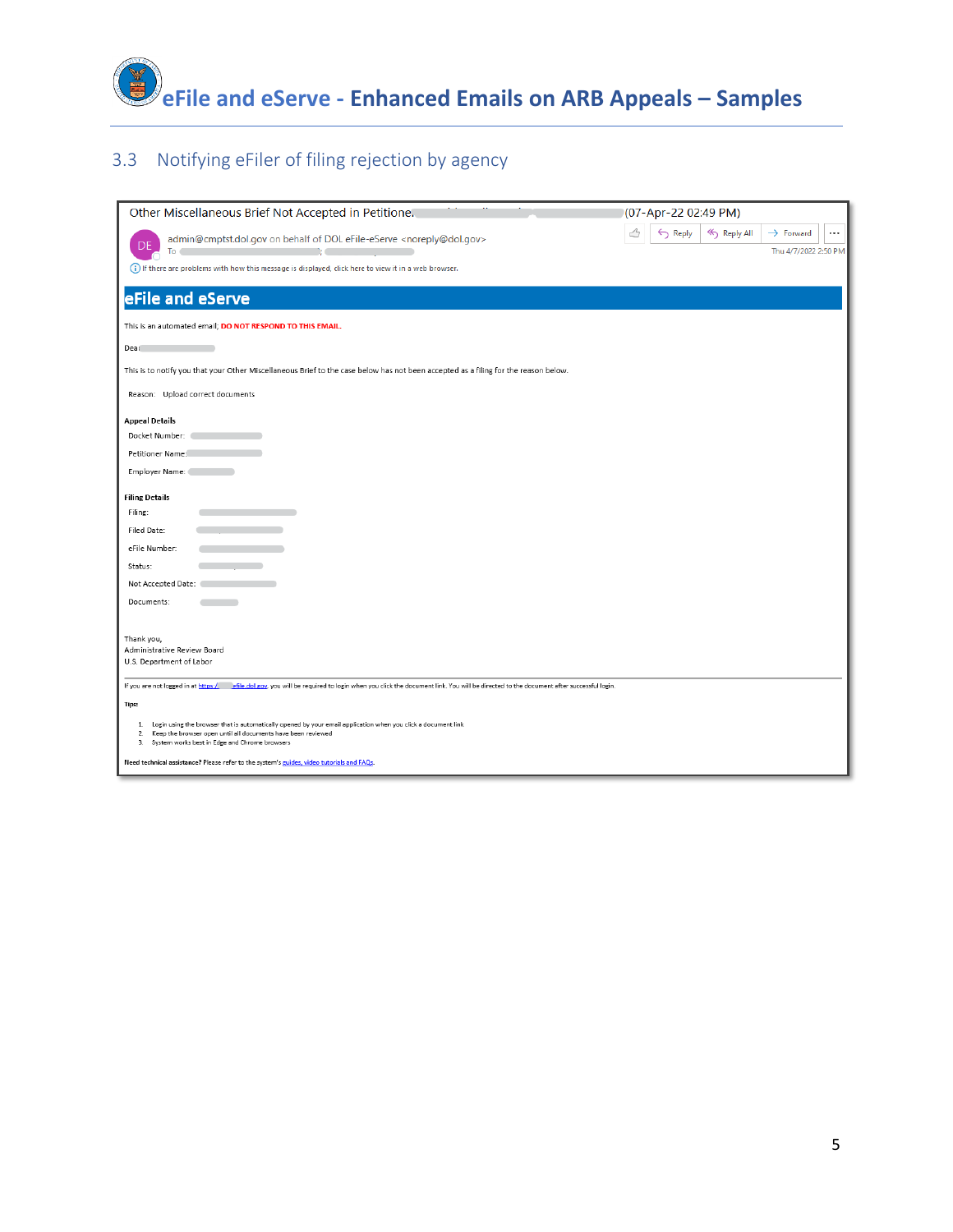

### 3.4 Notifying eFiler of filing returned by agency

| Other Miscellaneous Brief Returned for Corrections in Petitioner                                                                                                                                                                           | (07-Apr-22 02:37 PM)                                                                         |
|--------------------------------------------------------------------------------------------------------------------------------------------------------------------------------------------------------------------------------------------|----------------------------------------------------------------------------------------------|
| admin@cmptst.dol.gov on behalf of DOL eFile-eServe <noreply@dol.gov><br/>To</noreply@dol.gov>                                                                                                                                              | Reply All<br>$\cdots$<br>$\leftarrow$ Reply<br>$\rightarrow$ Forward<br>Thu 4/7/2022 2:38 PM |
| (i) You forwarded this message on 4/7/2022 2:39 PM.<br>If there are problems with how this message is displayed, click here to view it in a web browser.                                                                                   |                                                                                              |
| eFile and eServe                                                                                                                                                                                                                           |                                                                                              |
| This is an automated email; DO NOT RESPOND TO THIS EMAIL.                                                                                                                                                                                  |                                                                                              |
| Dear                                                                                                                                                                                                                                       |                                                                                              |
| This is to notify you that your Other Miscellaneous Brief to the case below has been returned for corrections. The filing has not been accepted by the Administrative Review Board.                                                        |                                                                                              |
| Correction(s) Required: Upload correct documents                                                                                                                                                                                           |                                                                                              |
| You can make the necessary changes by clicking the Edit link for this filing on the appeal dashboard and resubmit the filing to be reviewed again. Do not email a copy to the Administrative Review Board.<br><b>Appeal Details</b>        |                                                                                              |
| Docket Number:                                                                                                                                                                                                                             |                                                                                              |
| Petitioner Name:                                                                                                                                                                                                                           |                                                                                              |
| Employer Name:                                                                                                                                                                                                                             |                                                                                              |
| <b>Filing Details</b>                                                                                                                                                                                                                      |                                                                                              |
| Filing:<br>Filed Date:                                                                                                                                                                                                                     |                                                                                              |
| eFile Number:                                                                                                                                                                                                                              |                                                                                              |
| Status:                                                                                                                                                                                                                                    |                                                                                              |
| Returned Date:                                                                                                                                                                                                                             |                                                                                              |
| Documents:                                                                                                                                                                                                                                 |                                                                                              |
|                                                                                                                                                                                                                                            |                                                                                              |
| Thank you,<br>Administrative Review Board                                                                                                                                                                                                  |                                                                                              |
| U.S. Department of Labor                                                                                                                                                                                                                   |                                                                                              |
| If you are not logged in at https:/<br>efile.dol.gov, you will be required to login when you click the document link. You will be directed to the document after successful login.                                                         |                                                                                              |
| Tips:                                                                                                                                                                                                                                      |                                                                                              |
| 1. Login using the browser that is automatically opened by your email application when you click a document link<br>2.<br>Keep the browser open until all documents have been reviewed<br>3. System works best in Edge and Chrome browsers |                                                                                              |
| Need technical assistance? Please refer to the system's guides, video tutorials and FAQs.                                                                                                                                                  |                                                                                              |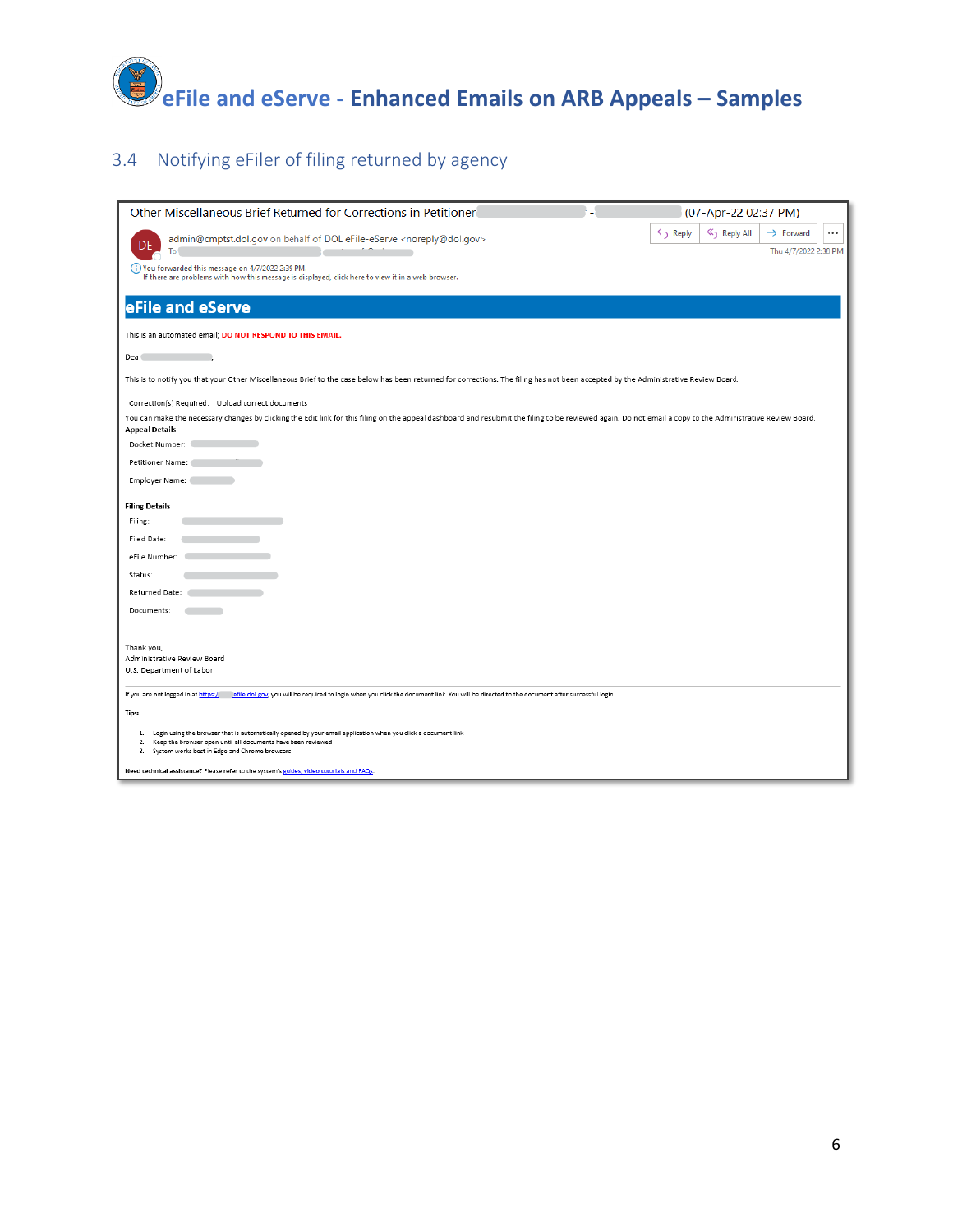

### 4 Submit Access Request to an ARB Appeal

### 4.1 Notifying eFiler of receipt of access request

| From: admin@cmpt dol.gov <admin@cmc .dol.gov=""> on behalf of DOL eFile-eServe <noreply@dol.gov><br/>Sent: Saturday, April 9, 2022 5:55 AM</noreply@dol.gov></admin@cmc>                                                                      |
|-----------------------------------------------------------------------------------------------------------------------------------------------------------------------------------------------------------------------------------------------|
| Subject: Access Request Received and Pending Review in Petitioner.<br>(09-Apr-22 05:34 AM)                                                                                                                                                    |
| eFile and eServe                                                                                                                                                                                                                              |
| This is an automated email; DO NOT RESPOND TO THIS EMAIL.                                                                                                                                                                                     |
| Dear                                                                                                                                                                                                                                          |
| This is to notify you that your request to access the case below was received on 09-Apr-22 05:34 AM and is pending review by the Administrative Review Board.                                                                                 |
| <b>Appeal Details</b>                                                                                                                                                                                                                         |
| Docket Number:                                                                                                                                                                                                                                |
| Petitioner Name:                                                                                                                                                                                                                              |
| Employer Name:                                                                                                                                                                                                                                |
| OALJ Case Number:                                                                                                                                                                                                                             |
| Lower Court Decision Date:                                                                                                                                                                                                                    |
| Appeal Date:                                                                                                                                                                                                                                  |
| <b>Filing Details</b>                                                                                                                                                                                                                         |
| Filing:<br>Access Request                                                                                                                                                                                                                     |
| Filed Date:                                                                                                                                                                                                                                   |
| eFile Number:                                                                                                                                                                                                                                 |
| Status:                                                                                                                                                                                                                                       |
|                                                                                                                                                                                                                                               |
| Thank you,                                                                                                                                                                                                                                    |
| Administrative Review Board<br>U.S. Department of Labor                                                                                                                                                                                       |
|                                                                                                                                                                                                                                               |
| If you are not logged in at https:/<br>efile.dol.gov, you will be required to login when you click the document link. You will be directed to the document after successful login.                                                            |
| Tips:                                                                                                                                                                                                                                         |
| Login using the browser that is automatically opened by your email application when you click a document link<br>1.<br>Keep the browser open until all documents have been reviewed<br>2.<br>3. System works best in Edge and Chrome browsers |
| Need technical assistance? Please refer to the system's guides, video tutorials and FAQs.                                                                                                                                                     |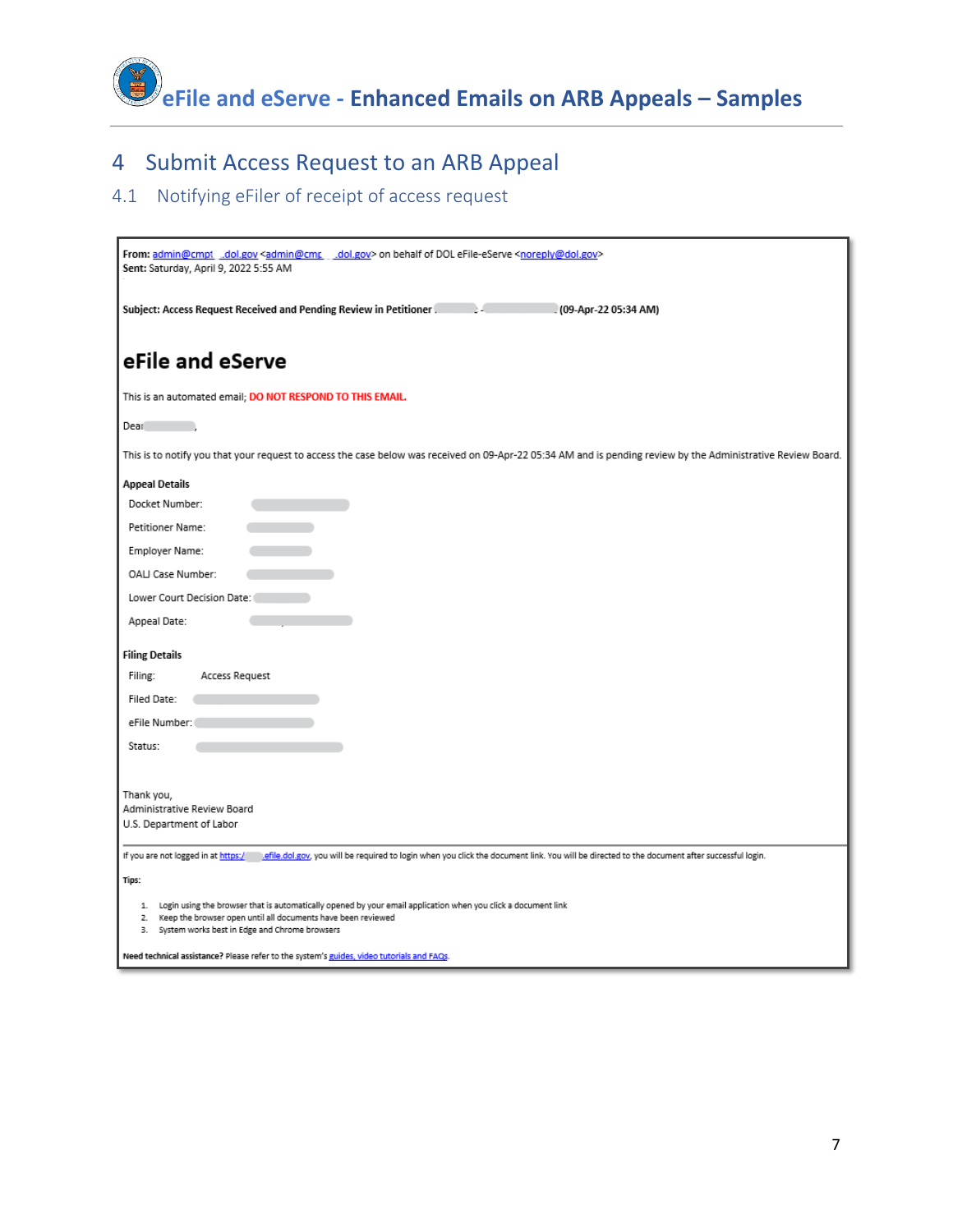

### 4.2 Notifying eFiler of access request approval by agency

| From: admin@cmg _ dol.gov <admin@cmg _="" dol.gov=""> on behalf of DOL eFile-eServe <noreply@dol.gov><br/>Sent: Saturday, April 9, 2022 4:18 AM</noreply@dol.gov></admin@cmg>       |
|-------------------------------------------------------------------------------------------------------------------------------------------------------------------------------------|
| Subject: Access Request Accepted as a Filing in Petitioner<br>(09-Apr-22 04:02 AM)                                                                                                  |
| eFile and eServe                                                                                                                                                                    |
| This is an automated email; DO NOT RESPOND TO THIS EMAIL.                                                                                                                           |
| Dear                                                                                                                                                                                |
| This is to notify you that your request to access the case below has been accepted by the Administrative Review Board on 09-Apr-22 04:02 AM.                                        |
| <b>Appeal Details</b>                                                                                                                                                               |
| Docket Number:                                                                                                                                                                      |
| Petitioner Name:                                                                                                                                                                    |
| Employer Name:                                                                                                                                                                      |
| OALJ Case Number:                                                                                                                                                                   |
| Lower Court Decision Date:                                                                                                                                                          |
| <b>Filing Details</b>                                                                                                                                                               |
| Filing:<br>Access Request                                                                                                                                                           |
| Filed Date:                                                                                                                                                                         |
| eFile Number:                                                                                                                                                                       |
| Status:                                                                                                                                                                             |
| Accepted Date:                                                                                                                                                                      |
|                                                                                                                                                                                     |
| Thank you,                                                                                                                                                                          |
| Administrative Review Board<br>U.S. Department of Labor                                                                                                                             |
|                                                                                                                                                                                     |
| If you are not logged in at https: efile.dol.gov, you will be required to login when you click the document link. You will be directed to the document after successful login.      |
| Tips:                                                                                                                                                                               |
| 1. Login using the browser that is automatically opened by your email application when you click a document link<br>2. Keep the browser open until all documents have been reviewed |
| 3. System works best in Edge and Chrome browsers                                                                                                                                    |
| Need technical assistance? Please refer to the system's guides, video tutorials and FAQs.                                                                                           |
|                                                                                                                                                                                     |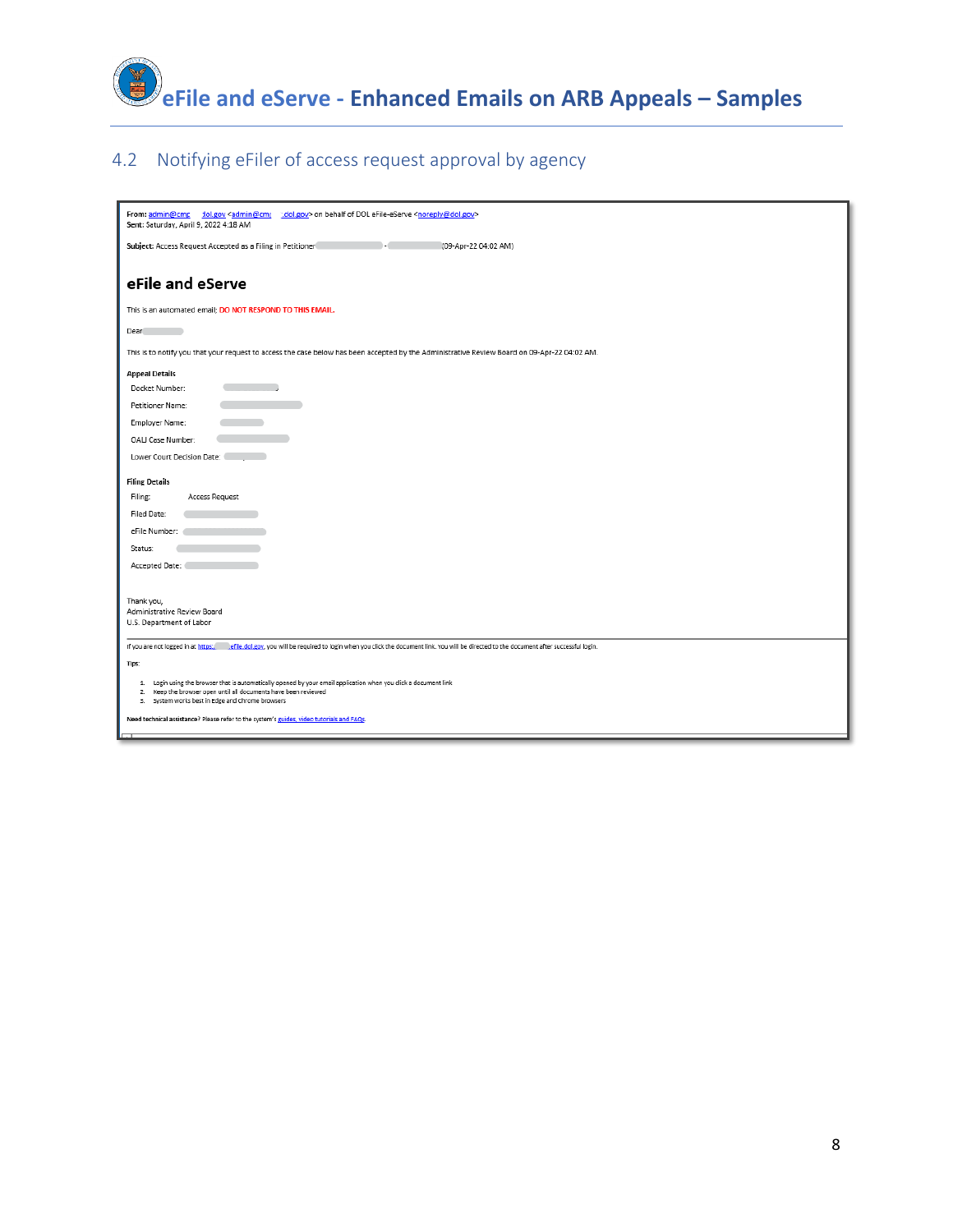

### 4.3 Notifying eFiler of access request rejection by agency

| From: admin@cmpt dol.gov <admin@cmpt dol.gov=""> on behalf of DOL eFile-eServe <noreply@dol.gov><br/>Sent: Saturday, April 9, 2022 6:44 AM</noreply@dol.gov></admin@cmpt>                                                                  |
|--------------------------------------------------------------------------------------------------------------------------------------------------------------------------------------------------------------------------------------------|
| Subject: Access Request Not Accepted in Petitioner                                                                                                                                                                                         |
| eFile and eServe                                                                                                                                                                                                                           |
| This is an automated email; DO NOT RESPOND TO THIS EMAIL.                                                                                                                                                                                  |
| Dearl                                                                                                                                                                                                                                      |
| This is to notify you that your request to access the case below has not been accepted for the reason below.                                                                                                                               |
| Reason: rejection email                                                                                                                                                                                                                    |
| <b>Appeal Details</b>                                                                                                                                                                                                                      |
| Docket Number:                                                                                                                                                                                                                             |
| Petitioner Name:                                                                                                                                                                                                                           |
| Employer Name:                                                                                                                                                                                                                             |
| OALJ Case Number:                                                                                                                                                                                                                          |
| Lower Court Decision Date:                                                                                                                                                                                                                 |
| <b>Filing Details</b>                                                                                                                                                                                                                      |
| Filing:<br>Access Request                                                                                                                                                                                                                  |
| Filed Date:                                                                                                                                                                                                                                |
| eFile Number:                                                                                                                                                                                                                              |
| Status:                                                                                                                                                                                                                                    |
| Not Accepted Date:                                                                                                                                                                                                                         |
|                                                                                                                                                                                                                                            |
| Thank you,                                                                                                                                                                                                                                 |
| Administrative Review Board<br>U.S. Department of Labor                                                                                                                                                                                    |
|                                                                                                                                                                                                                                            |
| If you are not logged in at https:/<br>efile.dol.gov, you will be required to login when you click the document link. You will be directed to the document after successful login.                                                         |
| Tips:                                                                                                                                                                                                                                      |
| 1. Login using the browser that is automatically opened by your email application when you click a document link<br>2. Keep the browser open until all documents have been reviewed<br>System works best in Edge and Chrome browsers<br>3. |
| Need technical assistance? Please refer to the system's guides, video tutorials and FAQs.                                                                                                                                                  |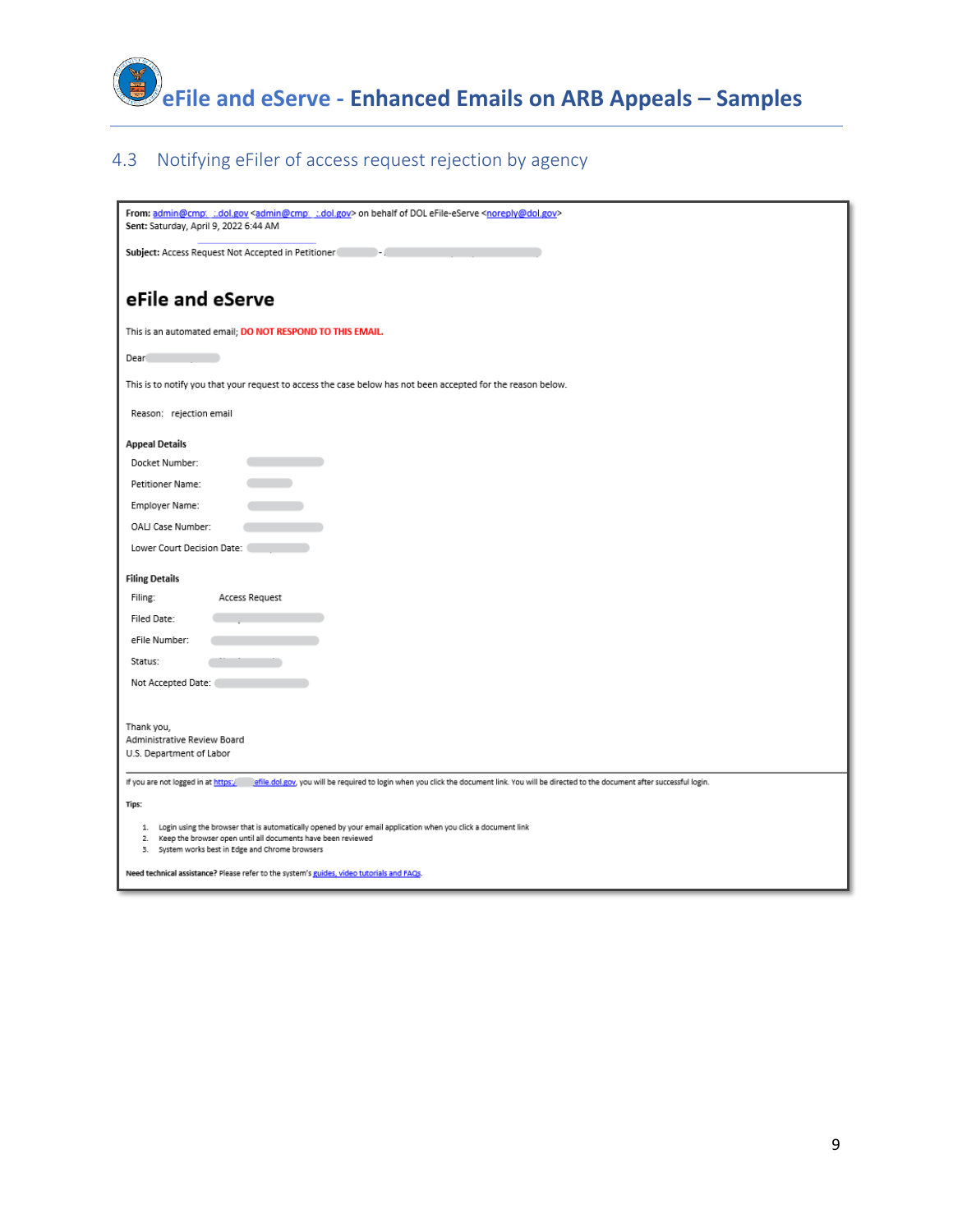

### 4.4 Notifying eFiler of access request returned for corrections by agency

| From: admin@cmp<br>dol.gov <admin@cmr<br>dol.gov&gt; on behalf of DOL eFile-eServe <noreply@dol.gov></noreply@dol.gov></admin@cmr<br>                                                                      |
|------------------------------------------------------------------------------------------------------------------------------------------------------------------------------------------------------------|
|                                                                                                                                                                                                            |
| To:                                                                                                                                                                                                        |
| Subject: Access Request Returned for Corrections in Petitioner                                                                                                                                             |
|                                                                                                                                                                                                            |
| eFile and eServe                                                                                                                                                                                           |
| This is an automated email; DO NOT RESPOND TO THIS EMAIL.                                                                                                                                                  |
| Dear                                                                                                                                                                                                       |
| This is to notify you that your request to access the case below has been returned for corrections.                                                                                                        |
| Correction(s) Required: returned email                                                                                                                                                                     |
| You can make the necessary changes by clicking the Edit link for this filing on the appeal dashboard and resubmit the filing to be reviewed again. Do not email a copy to the Administrative Review Board. |
| <b>Appeal Details</b>                                                                                                                                                                                      |
| Docket Number:                                                                                                                                                                                             |
| Petitioner Name:                                                                                                                                                                                           |
| Employer Name:                                                                                                                                                                                             |
| OALI Case Number:                                                                                                                                                                                          |
| Lower Court Decision Date: (                                                                                                                                                                               |
| <b>Filing Details</b>                                                                                                                                                                                      |
| Filing:<br>Access Request                                                                                                                                                                                  |
| <b>Filed Date:</b>                                                                                                                                                                                         |
| eFile Number:                                                                                                                                                                                              |
| Status:                                                                                                                                                                                                    |
| Returned Date:                                                                                                                                                                                             |
|                                                                                                                                                                                                            |
| Thank you,                                                                                                                                                                                                 |
| Administrative Review Board                                                                                                                                                                                |
| U.S. Department of Labor                                                                                                                                                                                   |
| If you are not logged in at https:<br>.efile.dol.gov, you will be required to login when you click the document link. You will be directed to the document after successful login.                         |
| Tips:                                                                                                                                                                                                      |
| 1. Login using the browser that is automatically opened by your email application when you click a document link                                                                                           |
| 2. Keep the browser open until all documents have been reviewed<br>3. System works best in Edge and Chrome browsers                                                                                        |
| Need technical assistance? Please refer to the system's guides, video tutorials and FAQs.                                                                                                                  |
|                                                                                                                                                                                                            |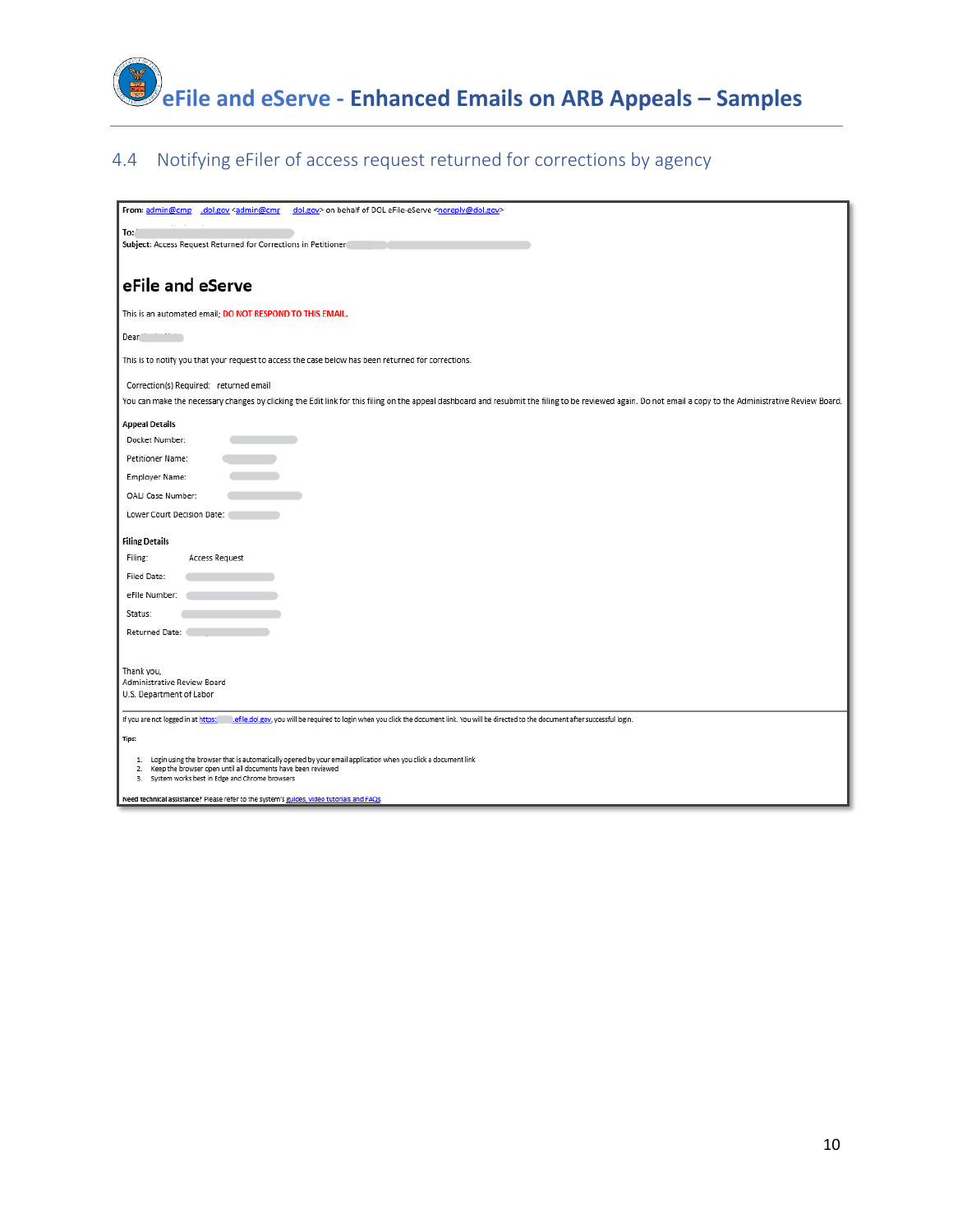**eFile and eServe - Enhanced Emails on ARB Appeals – Samples**

## 5 File a New Appeal with ARB

### 5.1 Notifying eFiler of receipt of new appeal

| New Appeal Received and Pending Review for                                                                                                                                                   |                    |           |                       |
|----------------------------------------------------------------------------------------------------------------------------------------------------------------------------------------------|--------------------|-----------|-----------------------|
| admin@cmptst.dol.gov on behalf of DOL eFile-eServe <noreply@dol.gov><br/>DE</noreply@dol.gov>                                                                                                | $\leftarrow$ Reply | Reply All | $\rightarrow$ Forward |
| To                                                                                                                                                                                           |                    |           | Sat 4/9/2022 1:19     |
| (i) If there are problems with how this message is displayed, click here to view it in a web browser.                                                                                        |                    |           |                       |
| eFile and eServe                                                                                                                                                                             |                    |           |                       |
| This is an automated email; DO NOT RESPOND TO THIS EMAIL.                                                                                                                                    |                    |           |                       |
| Dear <sup>*</sup><br>- 11                                                                                                                                                                    |                    |           |                       |
| This is to notify you that your new appeal filing, requesting docketing of the matter below, was received on 09-Apr-22 01:15 AM and is pending review by the Administrative Review<br>Board. |                    |           |                       |
| <b>Appealed Case Details</b>                                                                                                                                                                 |                    |           |                       |
| Petitioner Name:                                                                                                                                                                             |                    |           |                       |
| OALJ Case Number:                                                                                                                                                                            |                    |           |                       |
| Lower Court Decision Date:                                                                                                                                                                   |                    |           |                       |
| <b>Parties on Appeal</b>                                                                                                                                                                     |                    |           |                       |
| <b>Email Address</b><br><b>Registered in EFS</b><br>Name                                                                                                                                     |                    |           |                       |
| Yes                                                                                                                                                                                          |                    |           |                       |
| <b>Filing Details</b>                                                                                                                                                                        |                    |           |                       |
| Filing:<br>New Appeal                                                                                                                                                                        |                    |           |                       |
| Filed Date:                                                                                                                                                                                  |                    |           |                       |
| eFile Number:                                                                                                                                                                                |                    |           |                       |
| Received and Pending Review<br>Status:                                                                                                                                                       |                    |           |                       |
|                                                                                                                                                                                              |                    |           |                       |
| Thank you,                                                                                                                                                                                   |                    |           |                       |
| Administrative Review Board<br>U.S. Department of Labor                                                                                                                                      |                    |           |                       |
|                                                                                                                                                                                              |                    |           |                       |
| Need technical assistance? Please refer to the system's guides, video tutorials and FAQs.                                                                                                    |                    |           |                       |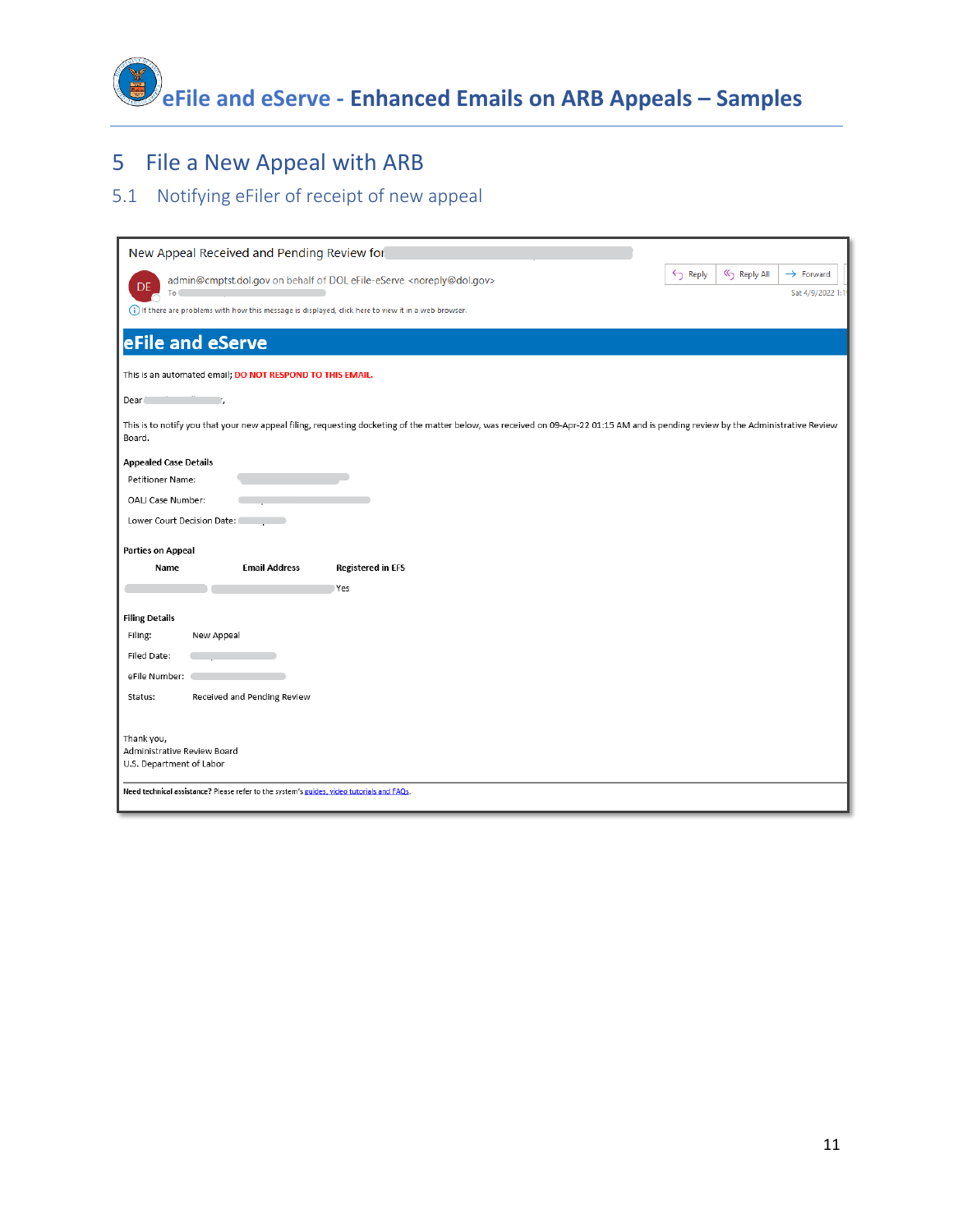

#### 5.2 Notifying eFiler about new appeal approval by agency

| From: admin@cmp li.dol.gov <admin@cmp li.dol.gov=""> on behalf of DOL eFile-eServe <noreply@dol.gov><br/>Sent: Friday, April 22, 2022 3:36 PM<br/>To:</noreply@dol.gov></admin@cmp>                                                                                                                                      |
|--------------------------------------------------------------------------------------------------------------------------------------------------------------------------------------------------------------------------------------------------------------------------------------------------------------------------|
| Subject: New Appeal Accepted as a Filing for<br>(22-Apr-22 03:35 PM)                                                                                                                                                                                                                                                     |
|                                                                                                                                                                                                                                                                                                                          |
| eFile and eServe                                                                                                                                                                                                                                                                                                         |
| This is an automated email; DO NOT RESPOND TO THIS EMAIL.                                                                                                                                                                                                                                                                |
| Dear                                                                                                                                                                                                                                                                                                                     |
| This is to notify you that your new appeal filing in the matter below has been accepted as a filing pending further review by the Administrative Review Board. Please find<br>assigned the Board's docket number below.                                                                                                  |
| The Board will issue an official acknowledgement letter upon completion of its review to the parties whose email addresses are available in the system. You are responsible<br>for serving the other parties in the case, following the Board's procedural rules. Do not send a copy to the Administrative Review Board. |
| Appeal Details                                                                                                                                                                                                                                                                                                           |
| Docket Number:<br>Petitioner Name:                                                                                                                                                                                                                                                                                       |
| Employer Name:                                                                                                                                                                                                                                                                                                           |
| OALJ Case Number:                                                                                                                                                                                                                                                                                                        |
| Lower Court Decision Date: 01-Apr-22                                                                                                                                                                                                                                                                                     |
| Parties on Appeal                                                                                                                                                                                                                                                                                                        |
| Name<br><b>Email Address</b><br>Registered in EFS                                                                                                                                                                                                                                                                        |
| Yes                                                                                                                                                                                                                                                                                                                      |
| No                                                                                                                                                                                                                                                                                                                       |
| Yes,                                                                                                                                                                                                                                                                                                                     |
| No                                                                                                                                                                                                                                                                                                                       |
| Yes                                                                                                                                                                                                                                                                                                                      |
| <b>Filing Details</b>                                                                                                                                                                                                                                                                                                    |
| Filing:<br>New Appeal                                                                                                                                                                                                                                                                                                    |
| 22-Apr-22 03:26 PM<br>Filed Date:                                                                                                                                                                                                                                                                                        |
| eFile Number:                                                                                                                                                                                                                                                                                                            |
| Accepted as a Filing<br>Status:                                                                                                                                                                                                                                                                                          |
| Accepted Date: 22-Apr-22 03:35 PM                                                                                                                                                                                                                                                                                        |
| Thank vou.<br>Administrative Review Board<br>U.S. Department of Labor<br>Need technical assistance? Please refer to the system's guides, video tutorials and FAQs.                                                                                                                                                       |
|                                                                                                                                                                                                                                                                                                                          |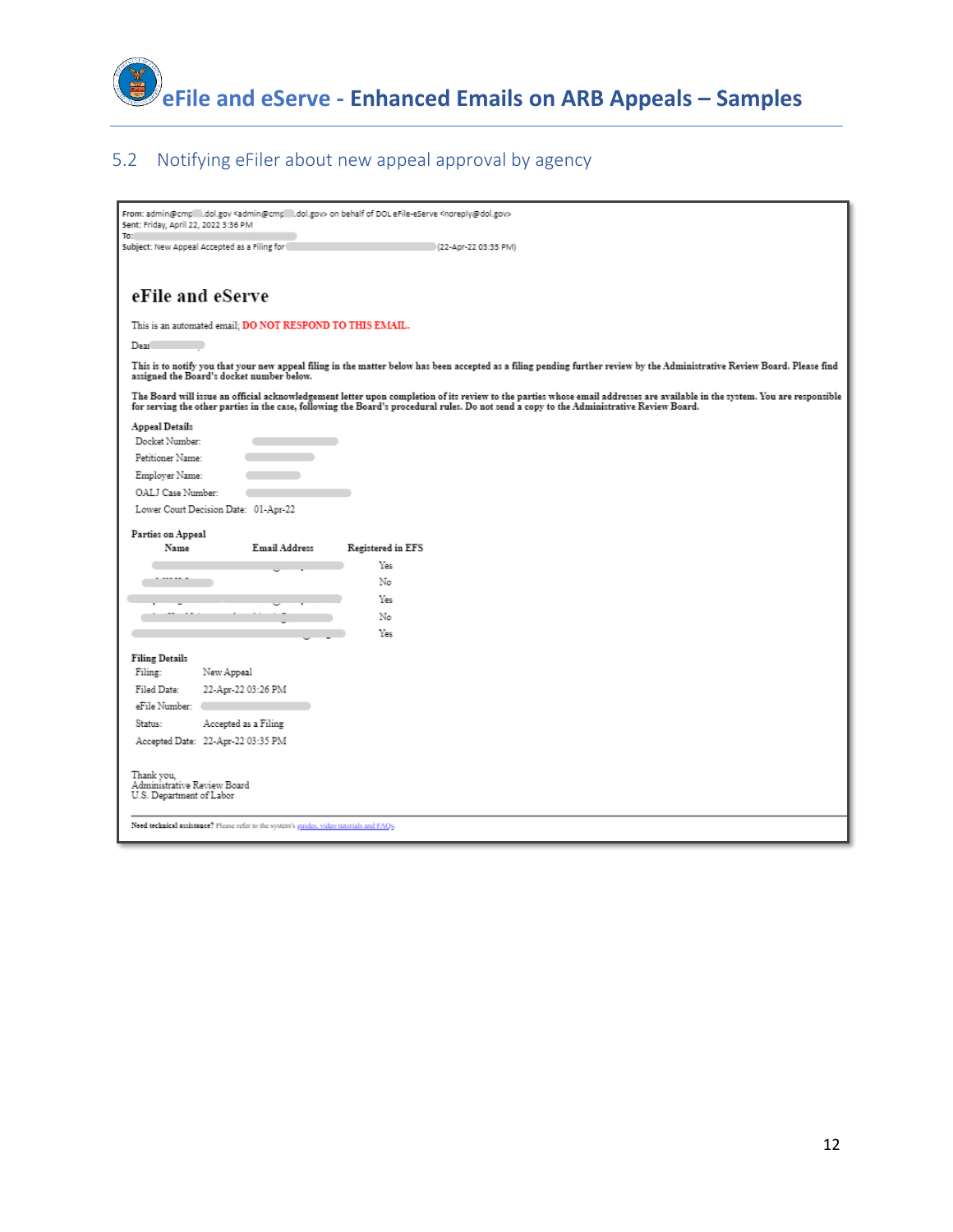

#### 5.3 Notifying eFiler about new appeal rejection by agency

| New Appeal Not Accepted for<br>(09-Apr-22 01:24 AM)                                                                                                    |
|--------------------------------------------------------------------------------------------------------------------------------------------------------|
| ⇆<br>admin@cmp dol.gov on behalf of DOL eFile-eServe <noreply@dol.gov><br/>To</noreply@dol.gov>                                                        |
| (i) If there are problems with how this message is displayed, click here to view it in a web browser.                                                  |
| eFile and eServe                                                                                                                                       |
| This is an automated email; DO NOT RESPOND TO THIS EMAIL.                                                                                              |
| Dear <sup>1</sup>                                                                                                                                      |
| This is to notify you that your new appeal filing, requesting docketing of the matter below, was not accepted as a filing for the reason listed below. |
| Reason: rejected email                                                                                                                                 |
| <b>Appealed Case Details</b>                                                                                                                           |
| Petitioner Name:                                                                                                                                       |
| OALJ Case Number:                                                                                                                                      |
| Lower Court Decision Date: 01-Apr-22                                                                                                                   |
| <b>Parties on Appeal</b>                                                                                                                               |
| <b>Email Address</b><br><b>Registered in EFS</b><br>Name                                                                                               |
| Yes                                                                                                                                                    |
| Yes                                                                                                                                                    |
| <b>Filing Details</b>                                                                                                                                  |
| Filing:<br>New Appeal                                                                                                                                  |
| Filed Date:                                                                                                                                            |
| eFile Number:                                                                                                                                          |
| Status:<br>Not Accepted                                                                                                                                |
| Not Accepted Date:                                                                                                                                     |
|                                                                                                                                                        |
| Thank you,<br>Administrative Review Board<br>U.S. Department of Labor                                                                                  |
| Need technical assistance? Please refer to the system's guides, video tutorials and FAQs.                                                              |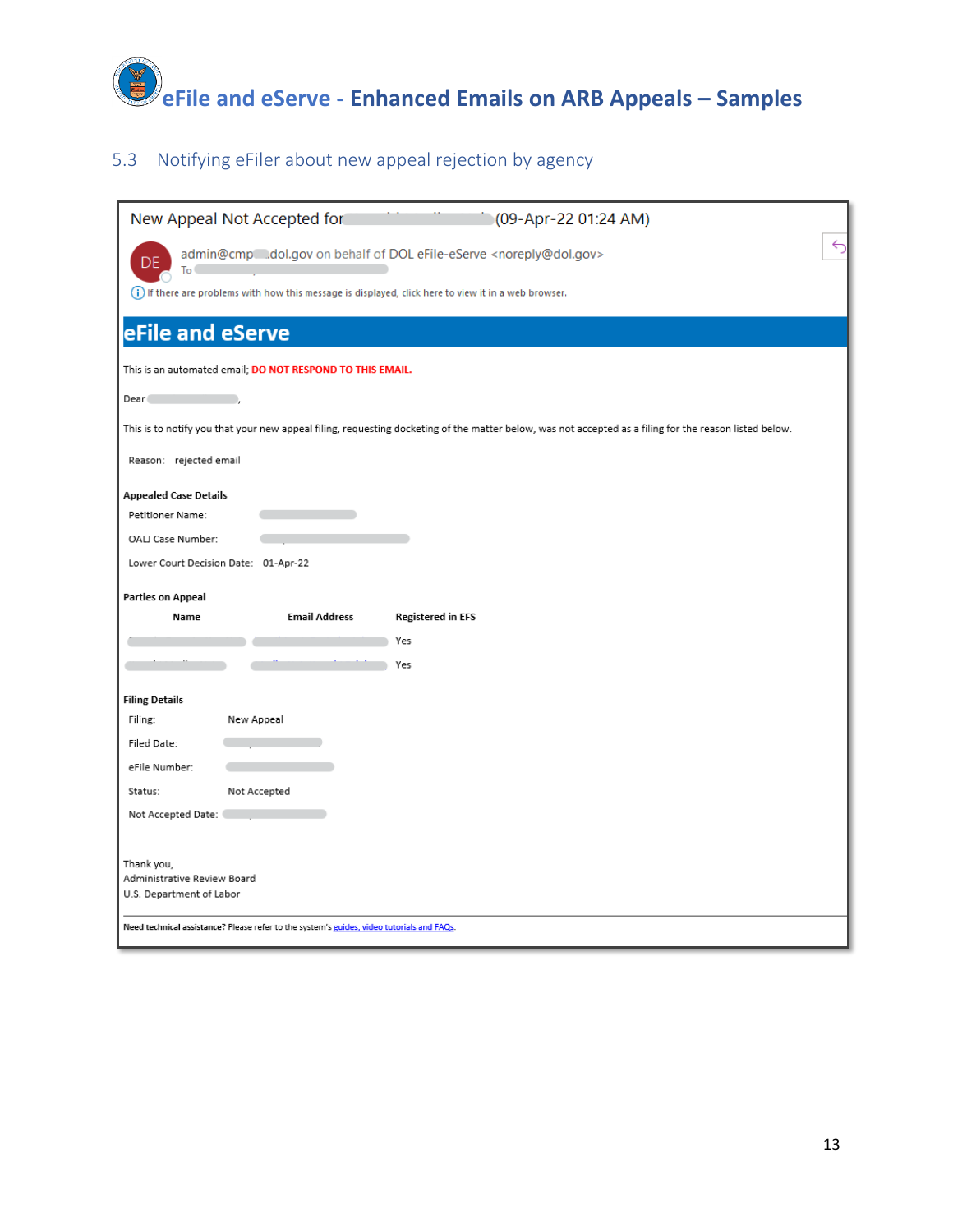

#### 5.4 Notifying eFiler about new appeal returned for corrections by agency

| <admin@cmj =="" dol.gov=""> on behalf of DOL eFile-eServe <noreply@dol.gov><br/>From:<br/>Sent on: Monday, April 25, 2022 4:14:16 PM<br/>To:<br/>(25-Apr-22 12:14 PM)<br/>Subject: New Appeal Returned for Corrections for</noreply@dol.gov></admin@cmj> |
|----------------------------------------------------------------------------------------------------------------------------------------------------------------------------------------------------------------------------------------------------------|
| eFile and eServe                                                                                                                                                                                                                                         |
| This is an automated email; DO NOT RESPOND TO THIS EMAIL.                                                                                                                                                                                                |
| Dear                                                                                                                                                                                                                                                     |
| This is to notify you that your new appeal filing, requesting docketing of the matter below, was returned for corrections for the reason below.                                                                                                          |
| Correction(s) Required: Returned for correction<br>You can make the necessary changes by clicking the Edit link for this new appeal on the dashboard and resubmit to be reviewed again. Do not email a copy to the Administrative Review<br>Board.       |
| Appealed Case Details<br>Petitioner Name:<br>OALJ Case Number:                                                                                                                                                                                           |
| Lower Court Decision Date: 01-Apr-22                                                                                                                                                                                                                     |
| Parties on Appeal                                                                                                                                                                                                                                        |
| Registered in EFS<br>Name<br>Email Address                                                                                                                                                                                                               |
| Yes                                                                                                                                                                                                                                                      |
| <b>Filing Details</b>                                                                                                                                                                                                                                    |
| Filing:<br>New Appeal                                                                                                                                                                                                                                    |
| Filed Date:<br>07-Apr-22 07:34 PM                                                                                                                                                                                                                        |
| eFile Number:                                                                                                                                                                                                                                            |
| Status:<br>Returned for Corrections                                                                                                                                                                                                                      |
| Returned Date: 25-Apr-22 12:14 PM                                                                                                                                                                                                                        |
| Thank you.<br>Administrative Review Board<br>U.S. Department of Labor<br>Need technical assistance? Please refer to the system's guides, video tutorials and FAQs.                                                                                       |
|                                                                                                                                                                                                                                                          |